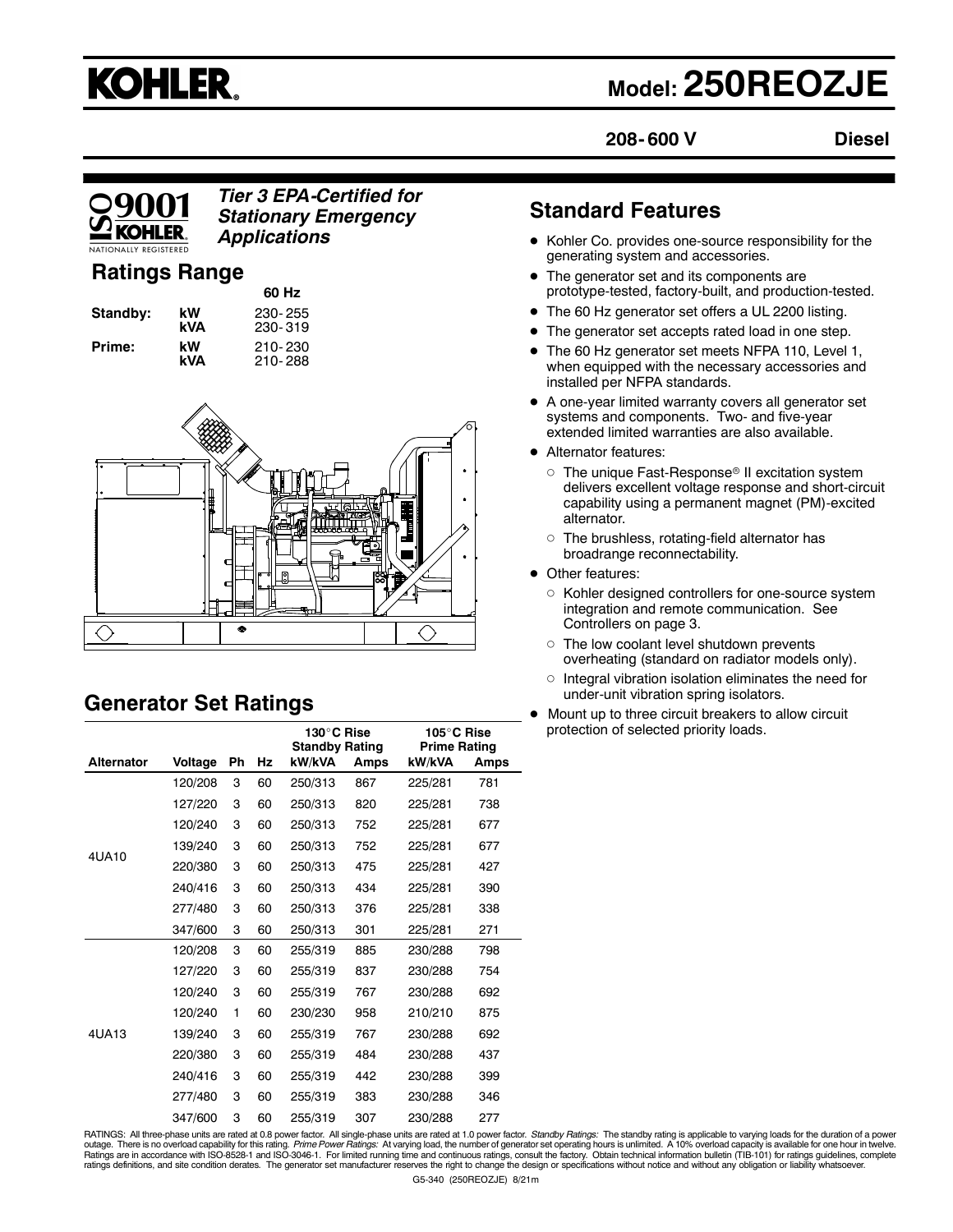### **Alternator Specifications**

### **Specifications Alternator**

| Manufacturer                   | Kohler                                  |
|--------------------------------|-----------------------------------------|
| Type                           | 4-Pole, Rotating-Field                  |
| Exciter type                   | Brushless, Permanent-Magnet             |
| Leads: quantity, type          | 12, Reconnectable                       |
| Voltage regulator              | Solid State, Volts/Hz                   |
| Insulation:                    | <b>NEMA MG1</b>                         |
| Material                       | Class H                                 |
| Temperature rise               | 130°C, Standby                          |
| Bearing: quantity, type        | 1, Sealed                               |
| Coupling                       | Flexible Disc                           |
| Amortisseur windings           | Full                                    |
| Voltage regulation, no-load to |                                         |
| full-load                      | Controller Dependent                    |
| One-step load acceptance       | 100% of Rating                          |
| Unbalanced load capability     | 100% of Rated<br><b>Standby Current</b> |
| Peak motor starting kVA:       | (35% dip for voltages below)            |
| 4UA10 (12 lead)<br>480 V       | 785                                     |
| 4UA13 (12 lead)<br>480 V       | 960                                     |

#### NEMA MG1, IEEE, and ANSI standards compliance for temperature rise and motor starting.

- Sustained short-circuit current of up to 300% of the rated current for up to 10 seconds.
- Sustained short-circuit current enabling downstream circuit breakers to trip without collapsing the alternator field.
- Self-ventilated and dripproof construction.
- Windings are vacuum-impregnated with epoxy varnish for dependability and long life.
- Superior voltage waveform from a two-thirds pitch stator and skewed rotor.
- Fast-Response® II brushless alternator with brushless exciter for excellent load response.

### **Engine**

| <b>Engine Specifications</b>               |                                             |
|--------------------------------------------|---------------------------------------------|
| Manufacturer                               | John Deere                                  |
| Engine model                               | 6090HF484B                                  |
| Engine type                                | 4-Cycle, Turbocharged,<br>Charge Air-Cooled |
| Cylinder arrangement                       | 6 Inline                                    |
| Displacement, L (cu. in.)                  | 9.0(548)                                    |
| Bore and stroke, mm (in.)                  | 118.4 x 136 (4.66 x 5.35)                   |
| Compression ratio                          | 16.0:1                                      |
| Piston speed, m/min. (ft./min.)            | 457 (1500)                                  |
| Main bearings: quantity, type              | 7, Replaceable Insert                       |
| Rated rpm                                  | 1800                                        |
| Max. power at rated rpm, kWm (BHP)         | 287 (385)                                   |
| Cylinder head material                     | Cast Iron                                   |
| Crankshaft material                        | <b>Forged Steel</b>                         |
| Valve material:                            |                                             |
| Intake                                     | Chromium-Silicon Steel                      |
| Exhaust                                    | <b>Stainless Steel</b>                      |
| Governor: type, make/model                 | JDEC Electronic L14<br>Denso HP4            |
| Frequency regulation, no-load to full-load | Isochronous                                 |
| Frequency regulation, steady state         | ±0.25%                                      |
| Frequency                                  | Fixed                                       |

### **Application Data Engine Electrical**

#### **Engine Electrical System**

| Engine Electrical cyclem                          |          |
|---------------------------------------------------|----------|
| Battery charging alternator:                      | 24 Volt  |
| Ground (negative/positive)                        | Negative |
| Volts (DC)                                        | 24       |
| Ampere rating                                     | 60       |
| Starter motor rated voltage (DC)                  | 24       |
| Battery, recommended cold cranking<br>amps (CCA): |          |
| Quantity, CCA rating each                         | Two, 925 |
| Battery voltage (DC)                              | 12       |
|                                                   |          |

### **Fuel**

| <b>Fuel System</b>                         |                            |
|--------------------------------------------|----------------------------|
| Fuel supply line, min. ID, mm (in.)        | 11.0 $(0.44)$              |
| Fuel return line, min. ID, mm (in.)        | 6.0(0.25)                  |
| Max. lift, fuel pump: type, m (ft.)        | Electronic, 3 (10)         |
| Max. fuel flow, Lph (gph)                  | 240.0 (63.4)               |
| Max. return line restriction, kPa (in. Hq) | 20(5.9)                    |
| Fuel prime pump                            | Flectronic                 |
| Fuel filter                                |                            |
| Secondary                                  | 2 Microns @ 98% Efficiency |
| Primary                                    | 10 Microns                 |
| <b>Water Separator</b>                     | Yes                        |
| Recommended fuel                           | #2 Diesel                  |

### **Exhaust**

| <b>Exhaust System</b>                                                         |                              |
|-------------------------------------------------------------------------------|------------------------------|
| Exhaust manifold type                                                         | Dry                          |
| Exhaust flow at rated kW, $m^3/m$ in. (cfm)                                   | 54.1 (1911)                  |
| Exhaust temperature at rated kW, dry<br>exhaust, $^{\circ}$ C ( $^{\circ}$ F) | 625 (1157)                   |
| Maximum allowable back pressure,<br>kPa (in. Hg)                              | Min. 0 (0)<br>Max. 7.5 (2.2) |
| Engine exhaust outlet size, mm (in.)                                          | 98 (3.86)                    |

Air cleaner type, all models Dry

### **Lubrication**

| <b>Lubricating System</b>                                         |                      |  |
|-------------------------------------------------------------------|----------------------|--|
| Type                                                              | <b>Full Pressure</b> |  |
| Oil pan capacity, L (qt.) $\S$                                    | 32.5(34.4)           |  |
| Oil pan capacity with filter, L (qt.) $\S$                        | 33.4 (35.3)          |  |
| Oil filter: quantity, type §                                      | 1. Cartridge         |  |
| Oil cooler                                                        | Water-Cooled         |  |
| Kohler recommends the use of Kohler Genuine oil and filters.<br>ş |                      |  |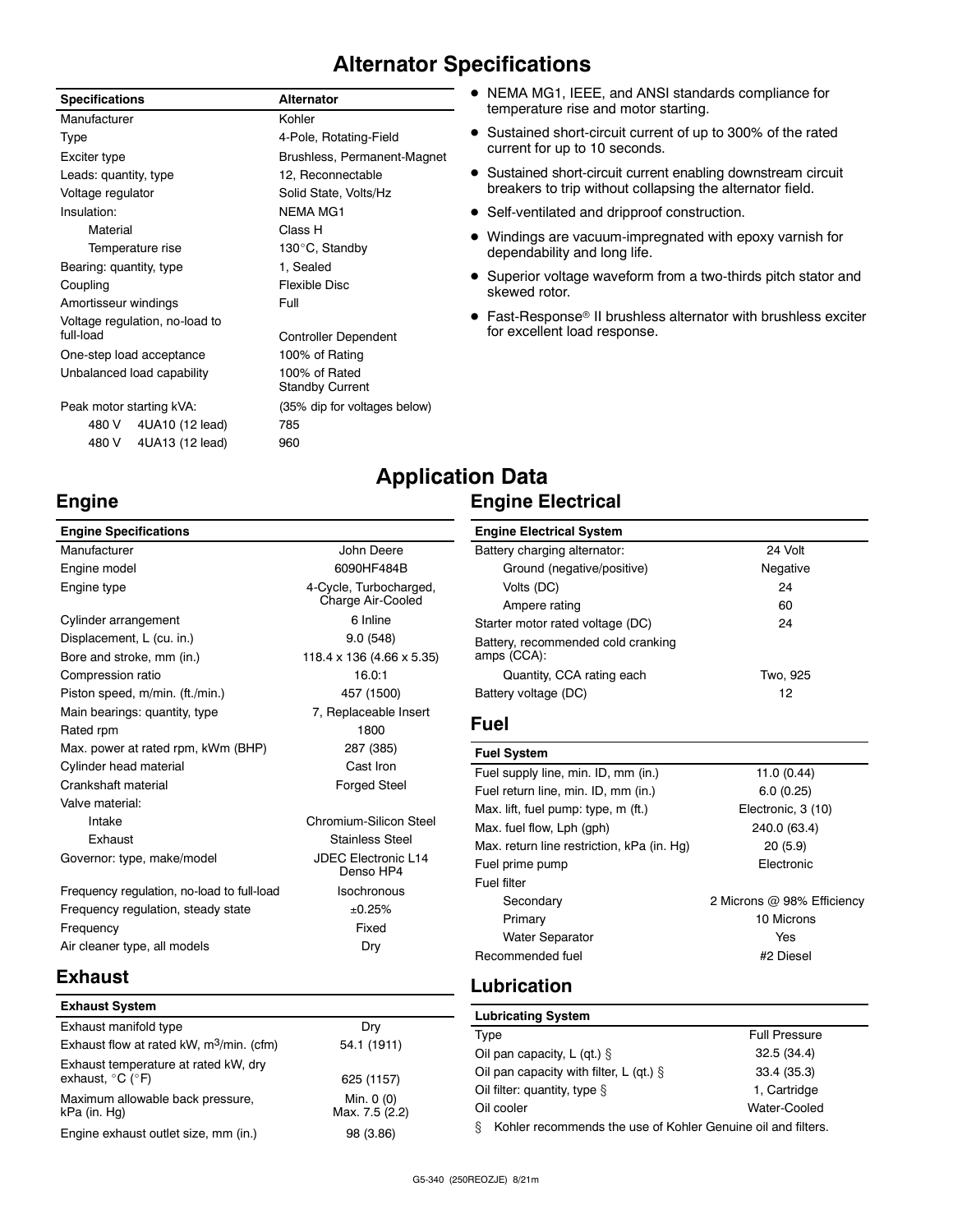### **Application Data**

### **Cooling**

| <b>Radiator System</b>                                                                       |              |
|----------------------------------------------------------------------------------------------|--------------|
| Ambient temperature, °C (°F) *                                                               | 50 (122)     |
| Engine jacket water capacity, L (gal.)                                                       | 16 (4.25)    |
| Radiator system capacity, including<br>engine, L (gal.)                                      | 36(9.5)      |
| Engine jacket water flow, Lpm (gpm)                                                          | 265 (70)     |
| Heat rejected to cooling water at rated<br>kW, dry exhaust, kW (Btu/min.)                    | 97 (5521)    |
| Heat rejected to air charge cooler at<br>rated kW, dry exhaust, kW (Btu/min.)                | 70.5 (4013)  |
| Water pump type                                                                              | Centrifugal  |
| Fan diameter, including blades, mm (in.)                                                     | 863.6 (34.0) |
| Fan, kWm (HP)                                                                                | 9.0(12.1)    |
| Max. restriction of cooling air, intake and<br>discharge side of radiator, kPa (in. $H_2O$ ) | 0.125(0.5)   |
| * Enclosure with enclosed silencer reduces ambient                                           |              |

\* Enclosure with enclosed silencer reduces ambient temperature capability by 5°C (9°F).

### **Operation Requirements**

#### **Air Requirements**

| Radiator-cooled cooling air,<br>$m^3$ /min. (scfm) $\mp$            | 368.1 (13000) |
|---------------------------------------------------------------------|---------------|
| Combustion air, m <sup>3</sup> /min. (cfm)                          | 21.8 (770)    |
| Heat rejected to ambient air:                                       |               |
| Engine, kW (Btu/min.)                                               | 53.8 (3060)   |
| Alternator, kW (Btu/min.)                                           | 20.6 (1170)   |
| ‡ Air density = 1.20 kg/m <sup>3</sup> (0.075 lbm/ft <sup>3</sup> ) |               |

#### **Fuel Consumption**

| Diesel, Lph (gph) at % load | <b>Standby Rating</b> |              |  |  |
|-----------------------------|-----------------------|--------------|--|--|
| 100%                        | 66.5                  | (17.6)       |  |  |
| 75%                         | 50.4                  | (13.3)       |  |  |
| 50%                         | 35.0                  | (9.2)        |  |  |
| 25%                         | 20.5                  | (5.4)        |  |  |
| Diesel, Lph (gph) at % load |                       | Prime Rating |  |  |
|                             |                       |              |  |  |
| 100%                        | 59.1                  | (15.6)       |  |  |
| 75%                         | 45.3                  | (12.0)       |  |  |
| 50%                         | 31.6                  | (8.3)        |  |  |
| 25%                         | 18.4                  | (4.9)        |  |  |

### **Controllers**



#### **APM402 Controller**

Provides advanced control, system monitoring, and system diagnostics for optimum performance and compatibility.

- Digital display and menu control provide easy local data access
- Measurements are selectable in metric or English units
- Remote communication thru a PC via network or
- serial configuration
- Controller supports Modbus<sup>®</sup> protocol
- $\bullet$  Integrated hybrid voltage regulator with  $\pm 0.5\%$  regulation
- Built-in alternator thermal overload protection
- NFPA 110 Level 1 capability

Refer to G6-161 for additional controller features and accessories.

#### **APM603 Controller**

Provides advanced control, system monitoring, and system diagnostics for optimum performance and compatibility.

- 7-inch graphic display with touch screen and menu control provides easy local data access
- Measurements are selectable in metric or English units
- Paralleling capability to control up to 8 generators on an isolated bus with first-on logic, synchronizer, kW and kVAR load sharing, and protective relays
- Note: Parallel with other APM603 controllers only Generator management to turn paralleled generators off and on
- as required by load demand
- Load management to connect and disconnect loads as required
- Controller supports Modbus<sup>®</sup> RTU, Modbus<sup>®</sup> TCP, SNMP and BACnet<sup>®</sup>
- $\bullet$  Integrated voltage regulator with  $\pm 0.25\%$  regulation
- Built-in alternator thermal overload protection
- UL-listed overcurrent protective device
- NFPA 110 Level 1 capability
- Refer to G6-162 for additional controller features and accessories.



#### **Decision-Maker 6000 Paralleling Controller**

Provides advanced control, system monitoring, and system diagnostics with remote monitoring capabilities for paralleling multiple generator sets.

 Paralleling capability to control up to 8 generators on an isolated bus with first-on logic, synchronizer, kW and kVAR load sharing, and protective relays

Note: Parallel with other Decision-Maker<sup>®</sup> 6000 controllers only

- Digital display and keypad provide easy local data access
- Measurements are selectable in metric or English units
- Remote communication thru a PC via network or modem configuration
- Controller supports Modbus<sup>®</sup> protocol
- $\bullet$  Integrated voltage regulator with  $\pm 0.25\%$  regulation
- Built-in alternator thermal overload protection
- NFPA 110 Level 1 capability

Refer to G6-107 for additional controller features and accessories.

Modbus<sup>®</sup> is a registered trademark of Schneider Electric.

BACnet<sup>®</sup> is a registered trademark of ASHRAE.